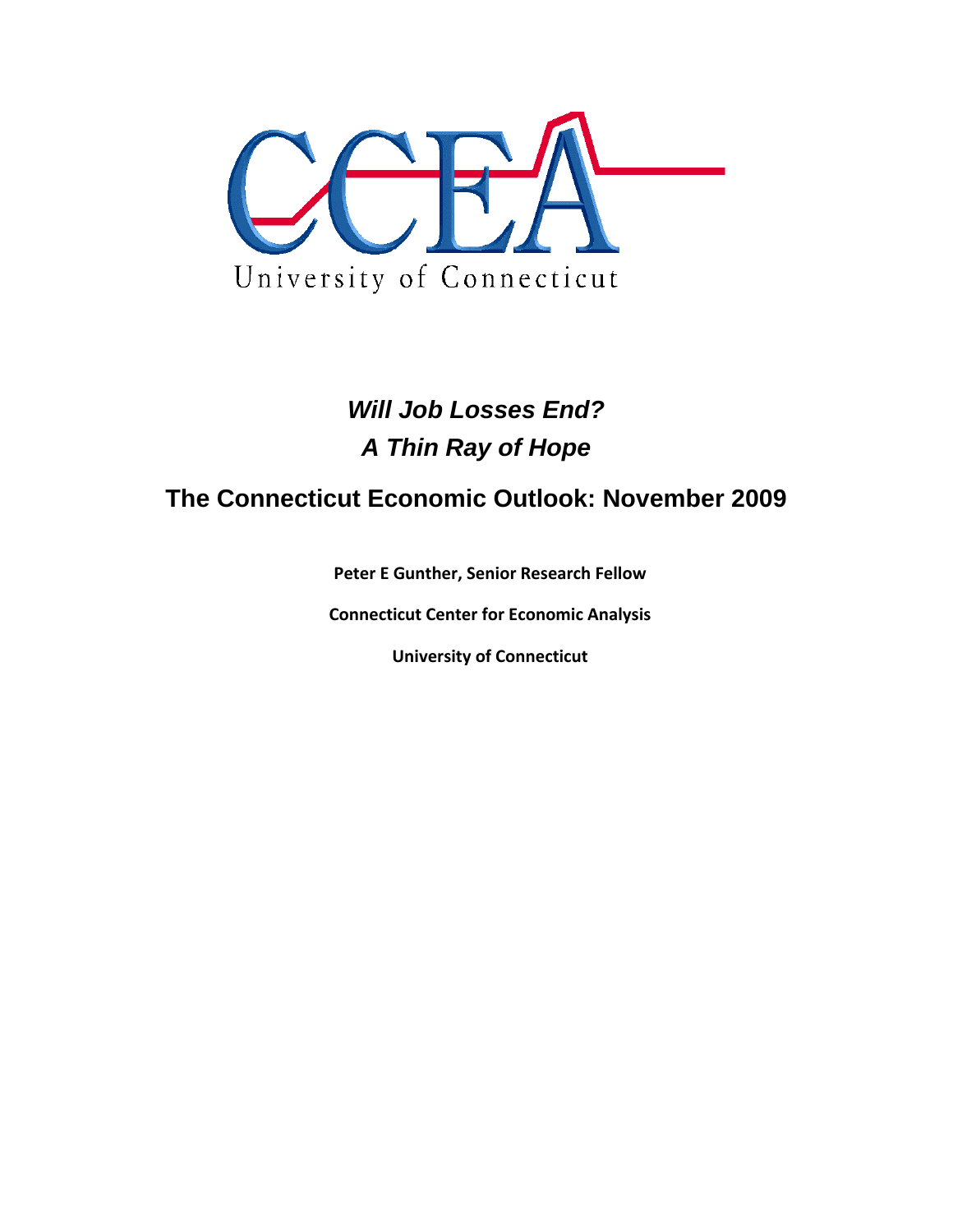## *Overview*

Without a strong, sustained national recovery—which may not be in the cards—this UConn/CCEA Outlook sees Connecticut continuing to lose jobs for the next two years—through the end of the forecast period. But a more optimistic scenario, assuming the strong national recovery of the last quarter continues for another six months, Connecticut will soon begin to see modest job growth. Even then, the state recovers barely half of its job loses—only to see employment begin to contract from the middle of 2011. Equally important, even in this optimistic scenario, total state output, by the end of 2011, still falls short of its previous high by \$100 million, arguing that the state's fiscal crisis may persist for years.

Neither scenario for which this UConn/CCEA Outlook offers a forecast incorporates the likely consequences of the combined impact of addressing the nearly \$1 billion deficit in the current state budget or the dramatic reduction in capital projects. A reduction in state expenditures by the implied total approaching \$1.7 billion would translate into the loss of an additional 25,000 to 30,000 jobs, dragging overall economic activity down from forecasted levels.

A second major issue compounds the impact of the Great Recession: over the last twenty years, Connecticut has seen perhaps the poorest job creation among all fifty states. And in the last decade, most job growth came in health care, accommodation and food services, education, and government (especially local government). A broader perspective gives little hope that Connecticut will see the restoration of growth in jobs—let alone high‐wage jobs‐‐given current policy and economic development initiatives.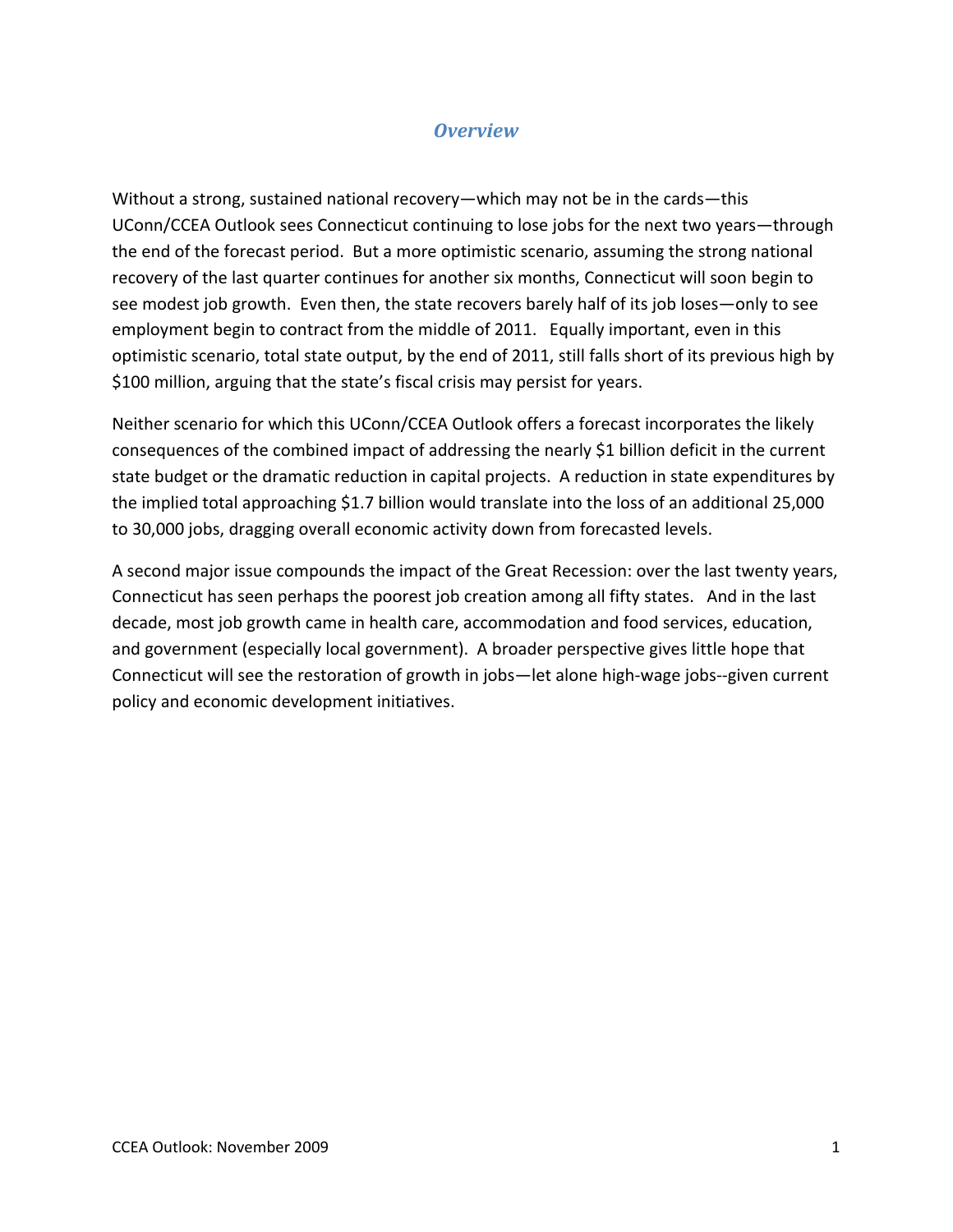#### *Outlook*

Without a strong, sustained national recovery for the next two quarters—which may not be in the cards—this Outlook expects Connecticut will continue shedding jobs for through the end of the forecast period in 2011. If the strong national recovery—3.5%—just recorded continues, Connecticut will now see modest job growth. But the state recovers barely half of its losses and then again sees employment begin to contact from the middle of 2011—a double dip recession. Equally important, total state output, by the end of 2011, will still fall short of its previous high by \$100 million, arguing that the state's fiscal crisis may endure for years.

To evaluate the different potential paths of the economy over the next two years, this CCEA Outlook uses two scenarios. The first involves doing the analysis in its conventional form, using historical trends and consensus forecasts. The second approach imposes the assumption that for two more quarters the current quarter and the first quarter of 2010—national growth (seasonally adjusted) continues at the 3.5% achieved in the third quarter. Similarly, this scenario assumes housing permits and real manufacturing earnings continue to grow at their 2009Q3 rates for each of the next two quarters. The second scenario is consistent with the view that the national economy has both begun to recover and will also achieve sustained growth. But there is wide concern that the growth spurt was an anomaly the result of the earlier dramatic reduction in inventories which businesses are now beginning to rebuild and the federal stimulus, including the cash for clunkers program.

However, the general consensus is that economic growth will continue, but at lower rates, while national unemployment will continue to rise through at least the first half of 2010. Although the rate of layoffs for production workers has slowed significantly, the layoffs of scientists and engineers—those working on developing and perfecting new products—has accelerated, threatening a long-term decline in American competitiveness. And the Chinese appear insistent on pursuing a "beggar thy neighbor" currency policy, a policy that will weaken global recovery. Finally, there is no guarantee the business cycle will conform to expectations and generate a sustained recovery. Nobel Laureate Paul Krugman reminds us that Japan spent most of the 1990s attempting to extract itself from its recession, despite being a creditor nation blessed with stable government and well-educated people.<sup>[1](#page-2-0)</sup> Some fear America will suffer the Japanese fate over the next decade

### *Connecticut State Output*

Chart 1 shows future growth in state output over eight quarters for both scenarios: one with a weak national recovery, in which the growth of 2009Q3 drops-off quickly; the second where accelerated recovery is sustained over the next two quarters with growth declining modestly thereafter. Note that even with strong national recovery over this and the next quarter the recovery remains frail with the potential to slide back into recession, failing to reach the previous high in output. Thus, without

<span id="page-2-0"></span><sup>1</sup> Paul Krugman, **The Return of Depression Economics and the Crisis of 2008** pb. Norton 2009, p. 57.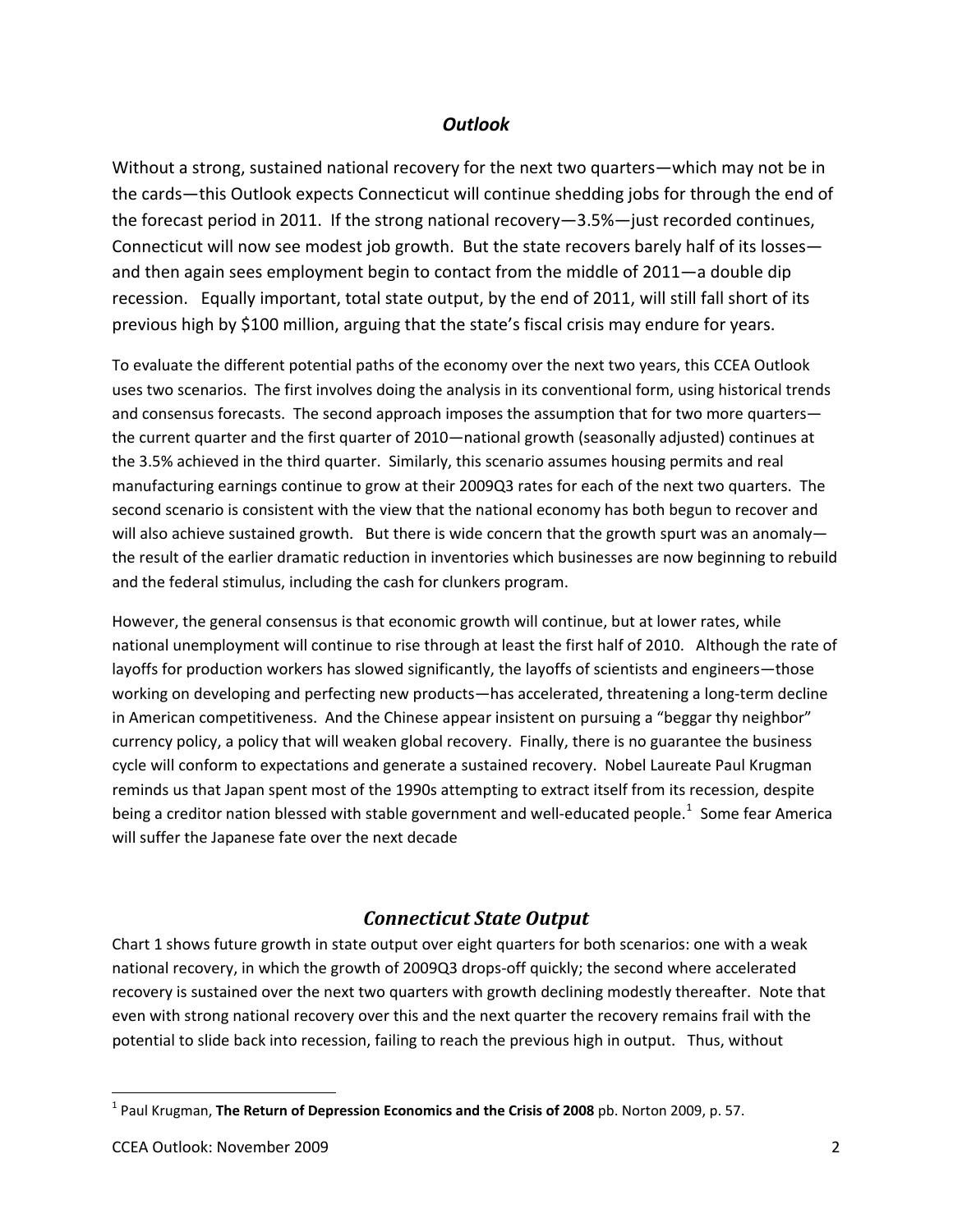additional stimulus, at either the national or state level, this Outlook sees Connecticut suffering a "double‐dip" recession.



**Chart 1: CT Output: Alternative Pathways (Billions \$)**

#### *Employment*

Chart 2 shows the employment patterns, which track those for state output. Because strong productivity growth reduces demand for labor, employment suffers proportionate more in both scenarios. Even in the optimistic scenario, employment again begins to fall at the end of 2011; in the conventional scenario, Connecticut suffers continuing job losses through the end of the UConn/CCEA Outlook forecast period. The recent New England Economic Project forecast is equally pessimistic, anticipating no job growth before 2013. Thus the risk of a weak recovery without remotely recovering jobs lost is very real, very substantial.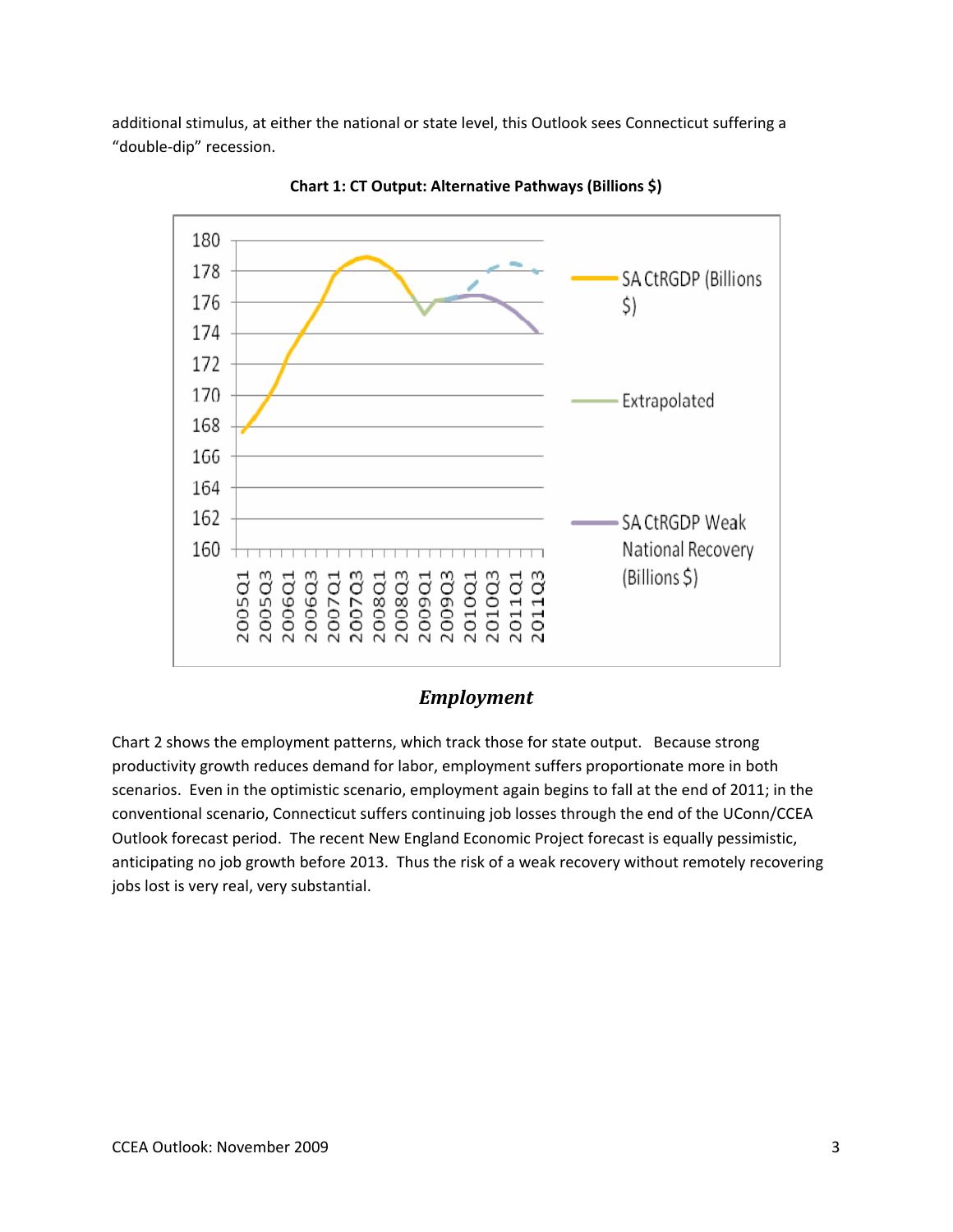

**Chart 2: CT Employment Alternative Pathways (1,000s)**

Neither scenario for which this Outlook offers a forecast formally incorporates the likely consequences of the combined impact of addressing the nearly \$1 billion deficit in the current state budget nor the dramatic reduction in capital projects. A reduction in state expenditures by the implied total approaching \$1.7 billion would translate into the lose of an additional 25,000 to 30,000 jobs, dramatically increasing total job losses and dragging overall economic output down from forecasted levels.

#### *Conclusions and Perspective*

Connecticut clearly faces a very challenging economic future. Without significant, aggressive state initiatives, the state will not see its economy's total output regain the level achieved at the end of 2007 for several years. Job creation will be even weaker, with the real possibility of job losses continuing for several years. Only creative, even radical, new policies and initiatives, in both fiscal and economic development polices, will likely build the foundation to regain the jobs lost, especially regaining quality jobs with high wages. Connecticut's economy may be close to a "tipping point," after which recovery will be even more difficult, requiring fundamental structural changes. If true, the implication is that action, to be effective, must come sooner than later.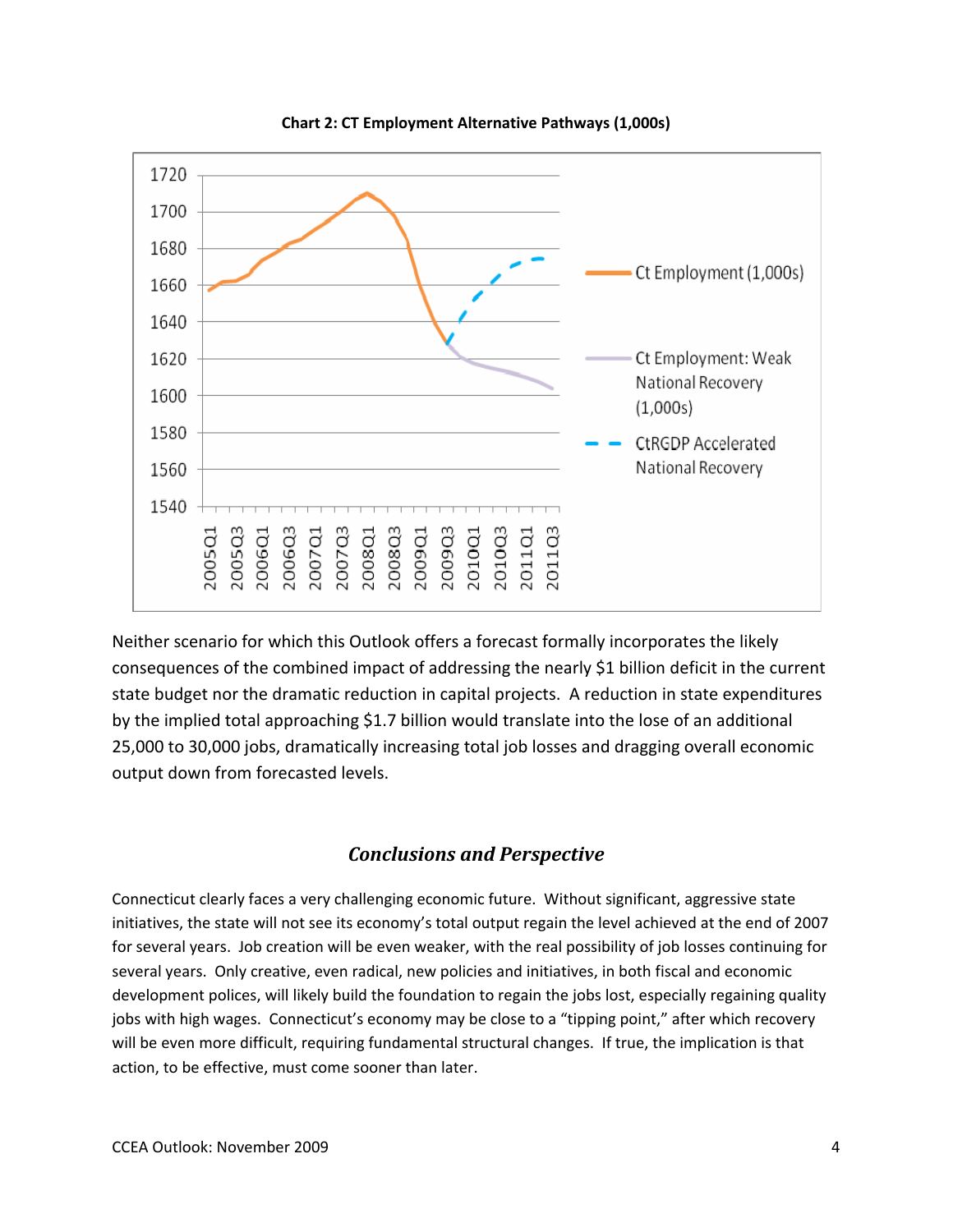An additional perspective in this UConn/CCEA Outlook is an evaluation of the performance of Connecticut's economic and sectoral performance since 1990—a perspective underlining the serious structural decline in the quality of employment and its linkage with economic development.

## *Perspective: Connecticut Sector Decennial Performances*

Chart 3 illustrates average quarterly growth at annual rates<sup>[2](#page-5-0)</sup> in seasonally adjusted output and employment by sector 1990 to the third quarter of 2009 for the entire period and the last decade. Performance has varied greatly among the sectors.



#### **Chart 3: Sector Output and Employment Quarterly Growth at Annual Rates**

<span id="page-5-0"></span> $<sup>2</sup>$  This somewhat convoluted measure is used in line with GDP as reported by the Bureau of Economic Analysis.</sup>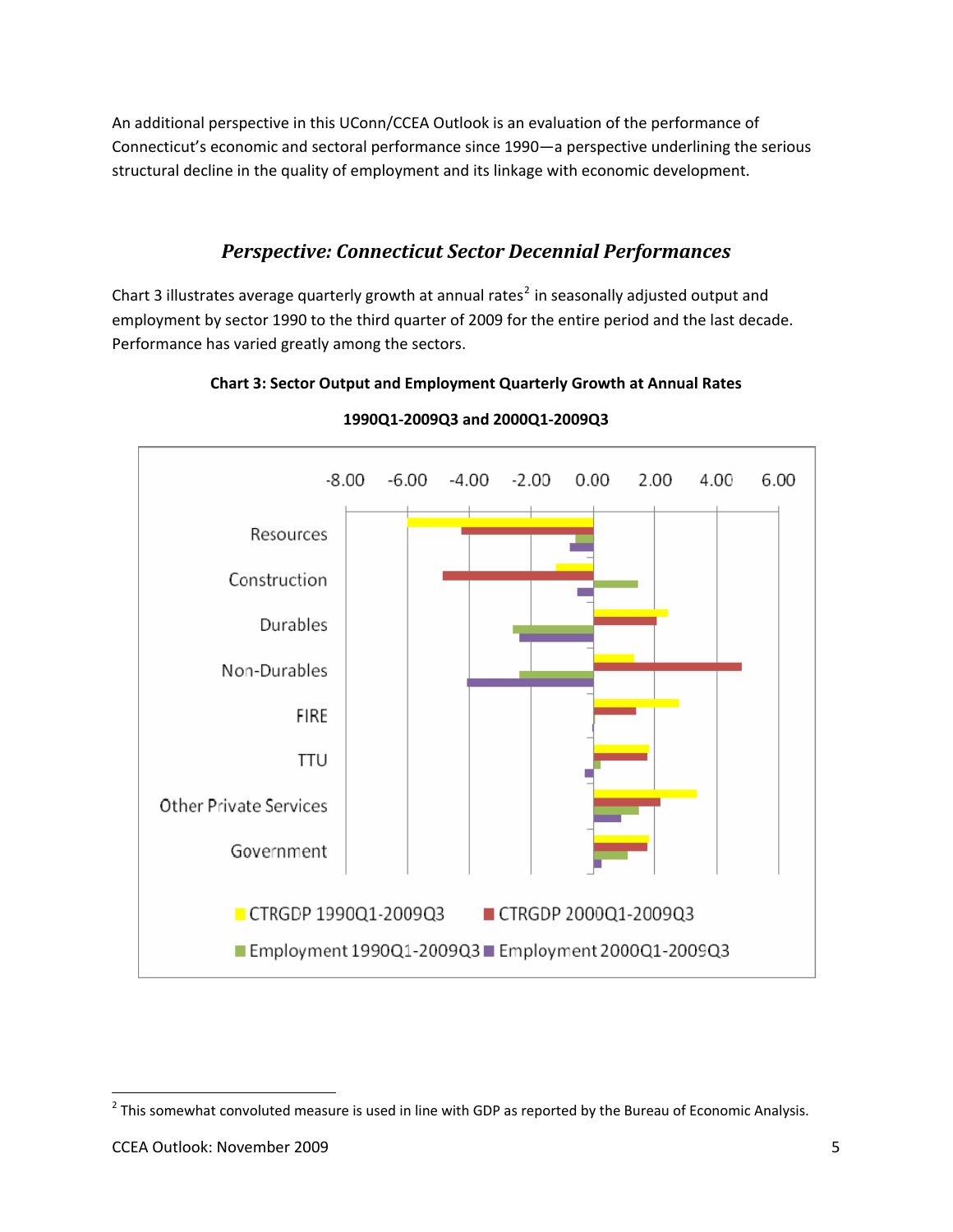The relatively unimportant Resources sector, accounting for 0.16% of Connecticut Real Gross Domestic Product (CTRGDP), declined at a faster rate for the entire period. In addition, rates for employment shrinkage have been significantly smaller, suggesting declining average productivity.

Construction, accounting for 1.3% of CTRGDP, is directly more important than the Resource sector, with secondary impacts on demands for durables that lead to manufacturing impacts. Comparing Construction's growth rates for the entire period and for the most recent decade reveal earlier growth has given way to decline, concentrated in the most recent quarters. The relatively smaller declines in construction employment indicate that the types of construction industry may be concentrating in less productive areas such as home repairs rather than new construction.

Generating 9.0% of CTRGDP, Durable Manufacturing has delivered growth throughout the period, though slightly slower in the more recent decade. The simultaneous declines in sector employment indicate average productivity has been rising. With implementation of advanced manufacturing technologies worldwide, competition remains stiff, and gaining market share very difficult; adoption of advanced technologies has been critical simply in retaining markets.

Worth 4% of CTRGDP, Non‐Durable Manufacturing has experienced trends similar to Durable Manufacturing, even though its more dramatic adjustments have occurred in the more recent decade.

Responsible for producing 28.8% of CTRGDP, Finance Insurance and Real Estate (FIRE) grew at faster rates over the entire period than most recently. Employment growth rates of 0.4% and ‐0.4 % are too small to appear in the Chart. Essentially long‐term employment growth has been stagnant so that average growth per employee has been rising. This outcome is in line with improved communications and information systems that complement employment in this sector.

The data on FIRE does not (yet) capture the fallout from the financial tsunami, in part because a significant share of the impact fell on Connecticut residents working on Wall Street. And because they pay taxes on wages where they work—in high tax New York City—their job losses show up in Connecticut's unemployment numbers, not in falling income tax revenues.

Amounting to 16.5% of CTRGDP, jointly Trade, Transportation and Utilities grew at similar rates in both decades, with some employment gains in the longer timeframe being partially offset by more recent cutbacks.

Other Private Services include areas like non‐government social work, private school teaching including tutelage at childcare facilities and universities. Collectively they currently account for 30.9% of CTRGDP. As the Chart 1 indicates, there has been real growth, though slower in the most recent decade. Sector employment growth has been at more modest rates, suggesting productivity growth in this sector in both decades.

Amounting to 8.3% of CTRGDP, Government Services, at the state and local levels, have experienced more modest growth in both CTGDP and employment than that experienced in Private Services.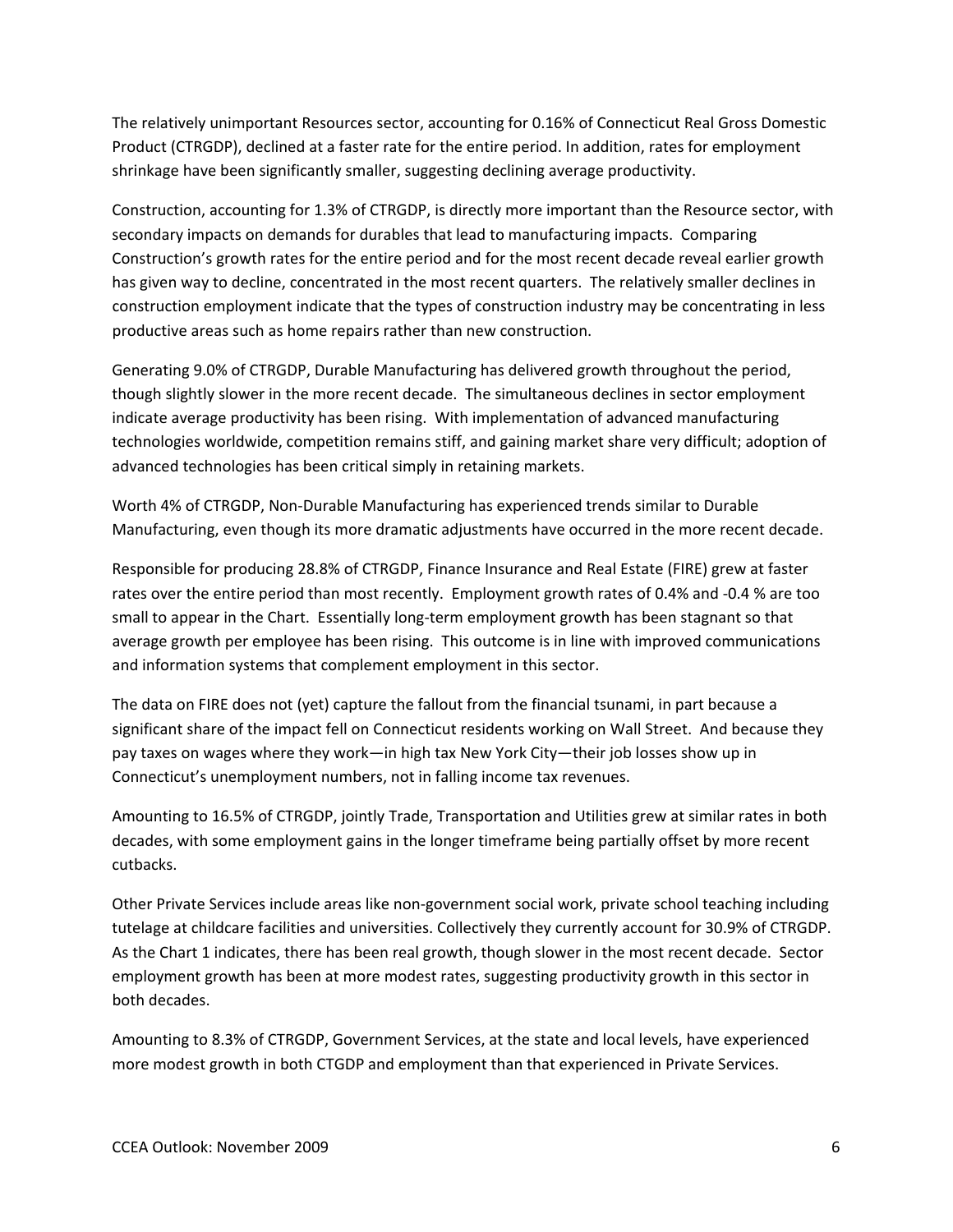Overall CT sector employment growth in the last decade has been concentrated in services, private and public. Within sectors, substantial productivity gains in both durable and non-durable manufacturing have exceeded growth in sales, resulting in consistently declining employment.

The most troubling employment data emerges from a closer look at some of the jobs numbers. Overall, 2008 employment was only *1,667* higher than the average for 2000, out of total employment of 1,676,493. The gain was .00099%. Generously rounding this up, the *employment gain was one one‐ thousandth of a percent*. Over the same period, average weekly wage rose 27.9%. The table below shows where job losses took place, and where they grew.

#### **Job Losses by Sector:**

| Manufacturing:          | down 50,000                                     |
|-------------------------|-------------------------------------------------|
| Retail Trade:           | down 8,000 (wage gain of 8%; low wage sector)   |
| Information:            | down 7,000                                      |
| Finance & Insurance:    | down 2,000                                      |
| FIRF:                   | down 7,000                                      |
| Professional services:  | down 3,000                                      |
| Adm. & waste mgmt:      | down 5,000                                      |
| Arts, entertain't, rec. | down 15,000 (wage gain of 15%; low wage sector) |

#### **Job Gains by Sector:**

| Wholesale trade:              | up 2,000                                                              |
|-------------------------------|-----------------------------------------------------------------------|
| Transport & warehousing       | 800<br>up                                                             |
| Securities, commodities, etc. | up 7,000 (part of Fin & Ins, which declined 2,000 in aggregate)       |
| <b>Educational services</b>   | up 11,000                                                             |
| Health care & Soc. Assist.    | up 35,000 (on average, low wage sector)                               |
| Accommodation & food          | up 17,000 (wage gain of 20.2%; very low wage sector)                  |
| Government                    | up 35,000 (Federal shrank 4,000; state grew 7,400; local grew 31,000. |
|                               | Local wage gain: 20.7%)                                               |

In sum, of approximately 107,800 jobs created in these sectors, 87,000 were in low wage sectors. Moreover, wage gains in local government (includes employment of Native American governments, which embraces casino employees) and accommodations and food service were well below the state average. In contracting sectors such as retail trade and arts, entertainment, and recreation, wages grew at an even lower rate. This table reveals both why Connecticut has experienced the largest increase in income inequality in the nation and its per capita income has begun to decline.